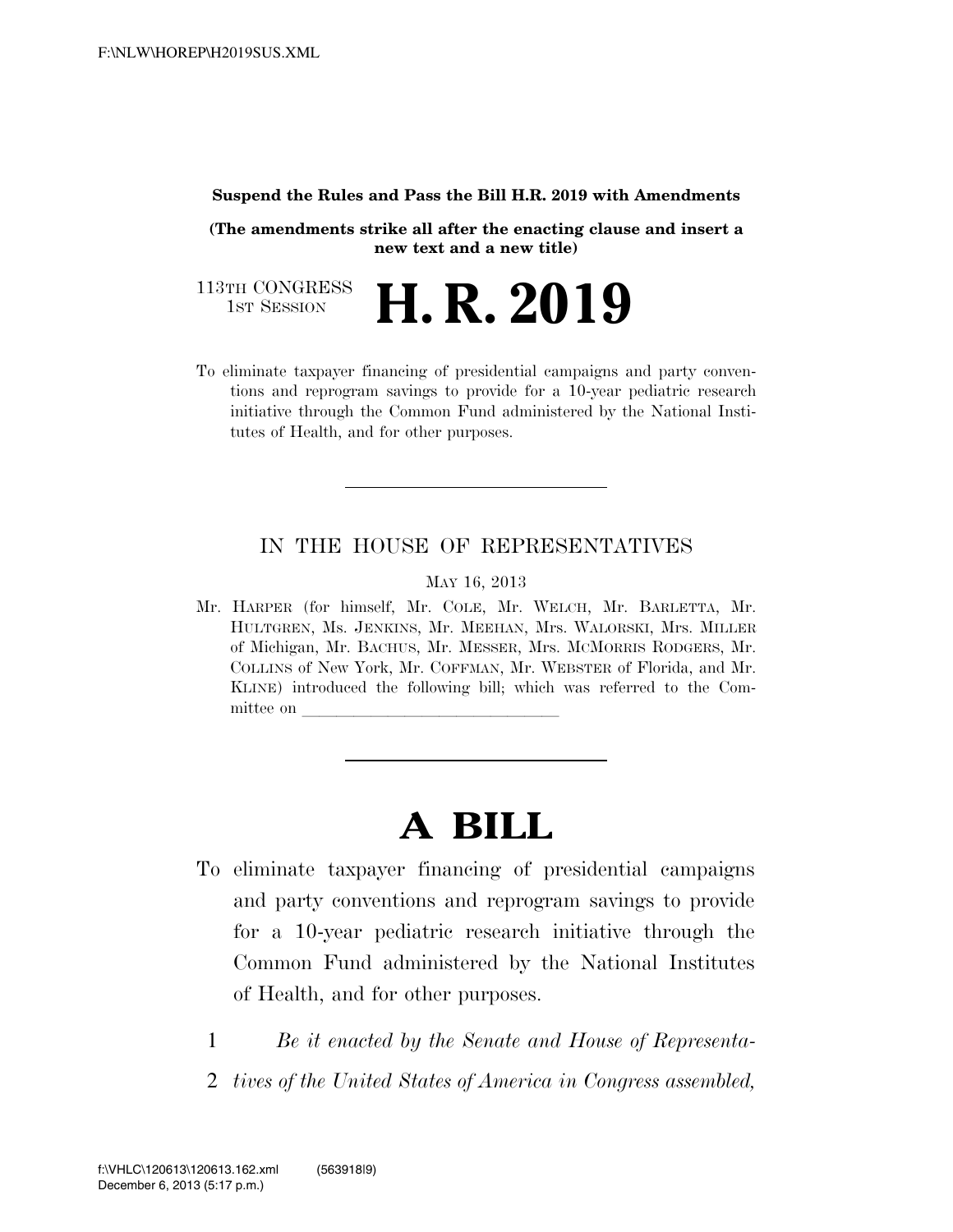$\mathfrak{D}$ 

### **SECTION 1. SHORT TITLE.**

 This Act may be cited as the ''Gabriella Miller Kids First Research Act''.

## **SEC. 2. TERMINATION OF TAXPAYER FINANCING OF POLIT- ICAL PARTY CONVENTIONS; USE OF FUNDS FOR PEDIATRIC RESEARCH INITIATIVE.**

 (a) TERMINATION OF PAYMENTS FOR CONVENTIONS; USE OF FUNDS FOR PEDIATRIC RESEARCH.—Section 9008 of the Internal Revenue Code of 1986 is amended by adding at the end the following new subsection:

11 "(i) TERMINATION OF PAYMENTS FOR CONVEN- TIONS; USE OF AMOUNTS FOR PEDIATRIC RESEARCH INI- TIATIVE.—Effective on the date of the enactment of the Gabriella Miller Kids First Research Act—

 ''(1) the entitlement of any major party or minor party to a payment under this section shall terminate; and

 ''(2) all amounts in each account maintained for the national committee of a major party or minor party under this section shall be transferred to a fund in the Treasury to be known as the '10- Year Pediatric Research Initiative Fund', which shall be available only for the purpose provided in 24 section  $402A(a)(2)$  of the Public Health Service Act, and only to the extent and in such amounts as are provided in advance in appropriation Acts.''.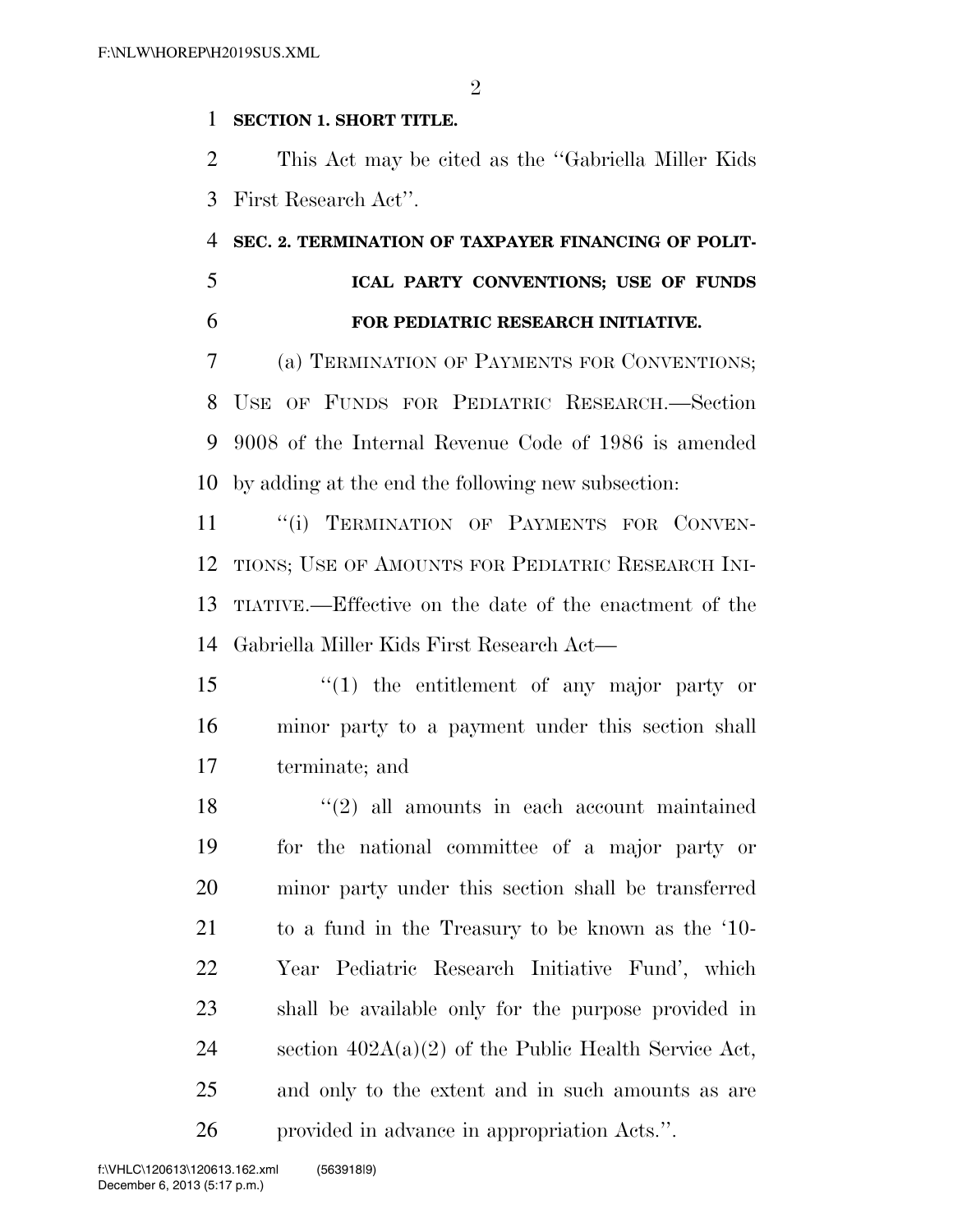(b) CONTINUATION OF PRIORITY OF PAYMENTS FROM ACCOUNTS OVER PAYMENTS TO CANDIDATES.—

| 3              | (1) AVAILABILITY OF PAYMENTS TO CAN-                    |
|----------------|---------------------------------------------------------|
| $\overline{4}$ | DIDATES.—The third sentence of section $9006(c)$ of     |
| 5              | Code is amended by striking "section<br>such            |
| 6              | $9008(b)(3)$ ," and inserting "section $9008(i)(2)$ ,". |
| $\overline{7}$ | (2) AVAILABILITY OF PAYMENTS FROM PRESI-                |
| 8              | DENTIAL PRIMARY MATCHING PAYMENT ACCOUNT.               |
| 9              | The second sentence of section $9037(a)$ of such Code   |
| 10             | is amended by striking "section $9008(b)(3)$ " and in-  |
| 11             | serting "section $9008(i)(2)$ ".                        |
| 12             | (c) CONFORMING AMENDMENTS.-                             |
| 13             | (1) ELIMINATION OF REPORTS BY FEDERAL                   |
| 14             | ELECTION COMMISSION. Section $9009(a)$ of such          |
| 15             | Code is amended—                                        |
| 16             | $(A)$ by adding "and" at the end of para-               |
| 17             | graph(2);                                               |
| 18             | (B) by striking the semicolon at the end of             |
| 19             | paragraph (3) and inserting a period; and               |
| 20             | $(C)$ by striking paragraphs $(4)$ , $(5)$ , and        |
| 21             | (6).                                                    |
| 22             | (2)<br>ELIMINATION OF PENALTIES.-Section                |
| 23             | 9012 of such Code is amended—                           |
| 24             | $(A)$ in subsection $(a)(1)$ , by striking the          |
| 25             | second sentence;                                        |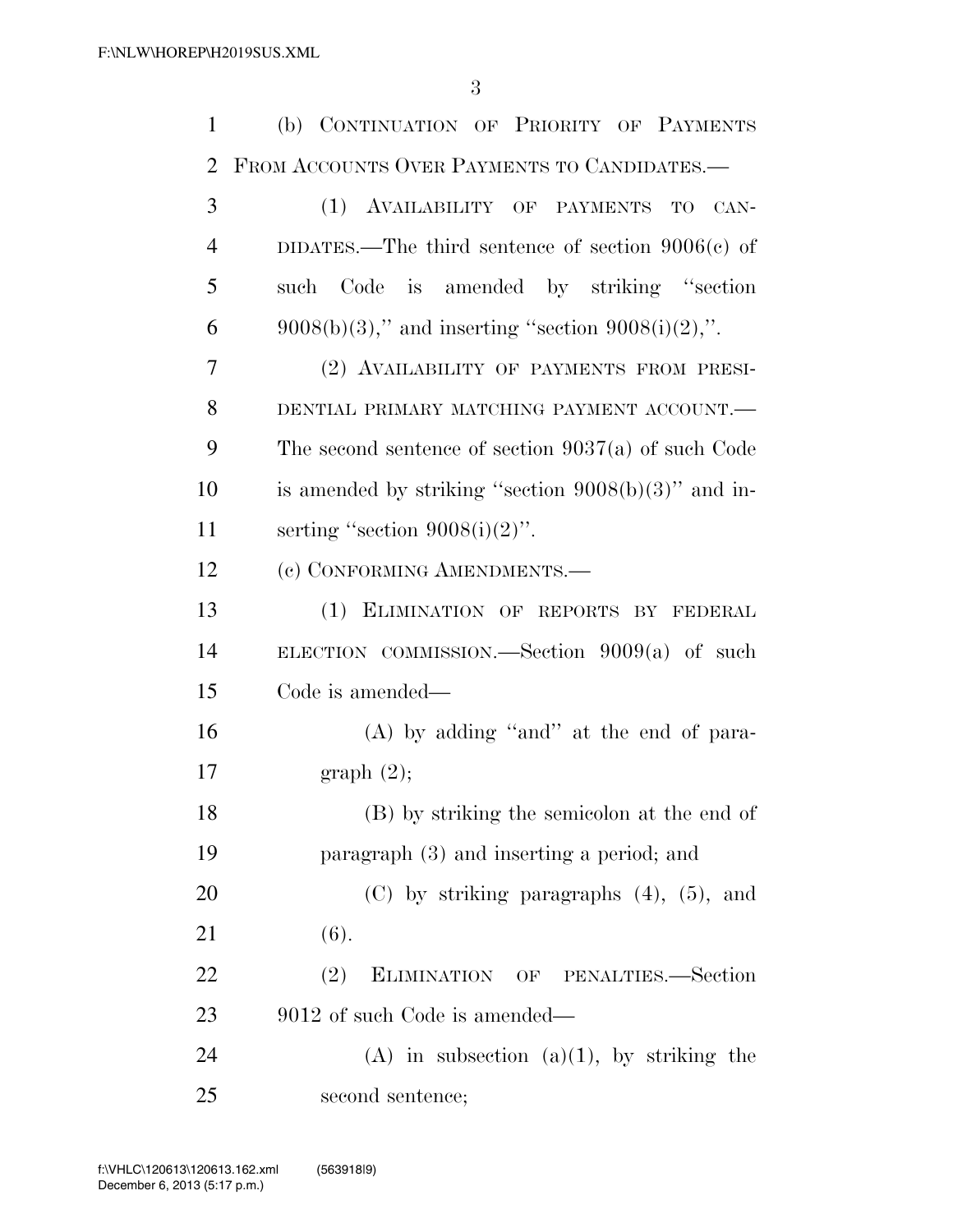| $\mathbf{1}$   | (B) in subsection (c), by striking para-           |
|----------------|----------------------------------------------------|
| $\overline{2}$ | graph $(2)$ and redesignating paragraph $(3)$ as   |
| 3              | paragraph $(2)$ ;                                  |
| $\overline{4}$ | $(C)$ in subsection $(e)(1)$ , by striking the     |
| 5              | second sentence; and                               |
| 6              | (D) in subsection (e)(3), by striking ", or        |
| 7              | in connection with any expense incurred by the     |
| 8              | national committee of a major party or minor       |
| 9              | party with respect to a presidential nominating    |
| 10             | convention".                                       |
| 11             | SEC. 3. 10-YEAR PEDIATRIC RESEARCH INITIATIVE.     |
| 12             | (a) ALLOCATION OF NIH FUNDS IN COMMON FUND         |
| 13             | FOR PEDIATRIC RESEARCH.—Paragraph (7) of section   |
| 14             | 402(b) of the Public Health Service Act (42 U.S.C. |
| 15             | $282(b)$ ) is amended to read as follows:          |
| 16             | $\lq(7)(A)$ shall, through the Division of Program |
| 17             | Coordination, Planning, and Strategic Initiatives— |
| 18             | "(i) identify research that represents im-         |
| 19             | portant areas of emerging scientific opportuni-    |
| 20             | ties, rising public health challenges, or knowl-   |
| 21             | edge gaps that deserve special emphasis and        |
| 22             | would benefit from conducting or supporting        |
| 23             | additional research that involves collaboration    |
| 24             | between 2 or more national research institutes     |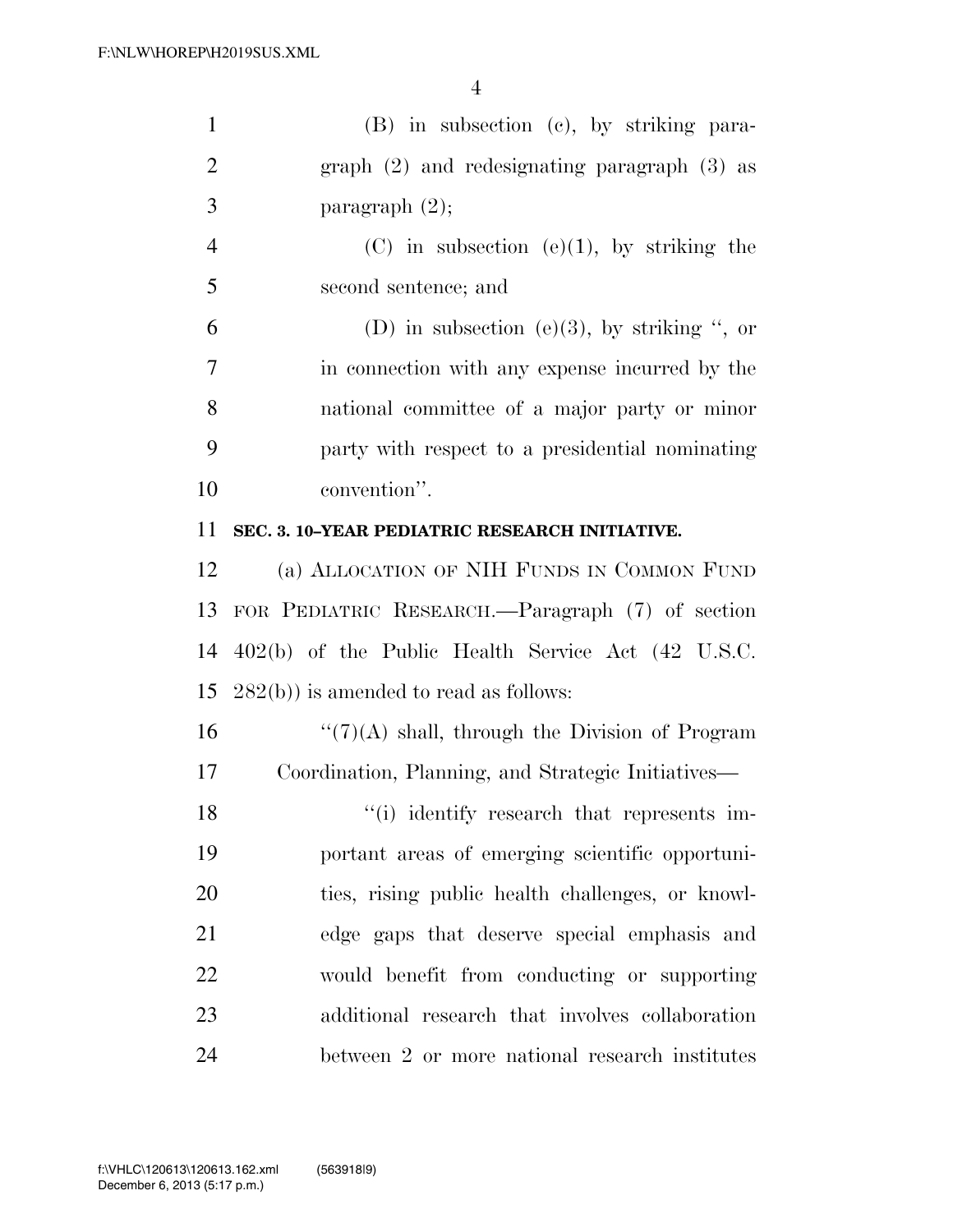| $\mathbf{1}$   | or national centers, or would otherwise benefit        |
|----------------|--------------------------------------------------------|
| $\overline{2}$ | from strategic coordination and planning;              |
| 3              | "(ii) include information on such research             |
| $\overline{4}$ | in reports under section 403; and                      |
| 5              | "(iii) in the case of such research sup-               |
| 6              | ported with funds referred to in subparagraph          |
| 7              | $(B)$ —                                                |
| 8              | "(I) require as appropriate that pro-                  |
| 9              | posals include milestones and goals for the            |
| 10             | research;                                              |
| 11             | $\lq\lq$ (II) require that the proposals in-           |
| 12             | clude timeframes for funding of the re-                |
| 13             | search; and                                            |
| 14             | "(III) ensure appropriate consider-                    |
| 15             | ation of proposals for which the principal             |
| 16             | investigator is an individual who has not              |
| 17             | previously served as the principal investi-            |
| 18             | gator of research conducted or supported               |
| 19             | by the National Institutes of Health;                  |
| 20             | $\lq\lq(B)(i)$ may, with respect to funds reserved     |
| 21             | under section $402A(c)(1)$ for the Common Fund, al-    |
| <u>22</u>      | locate such funds to the national research institutes  |
| 23             | and national centers for conducting and supporting     |
| 24             | research that is identified under subparagraph $(A)$ ; |
| 25             | and                                                    |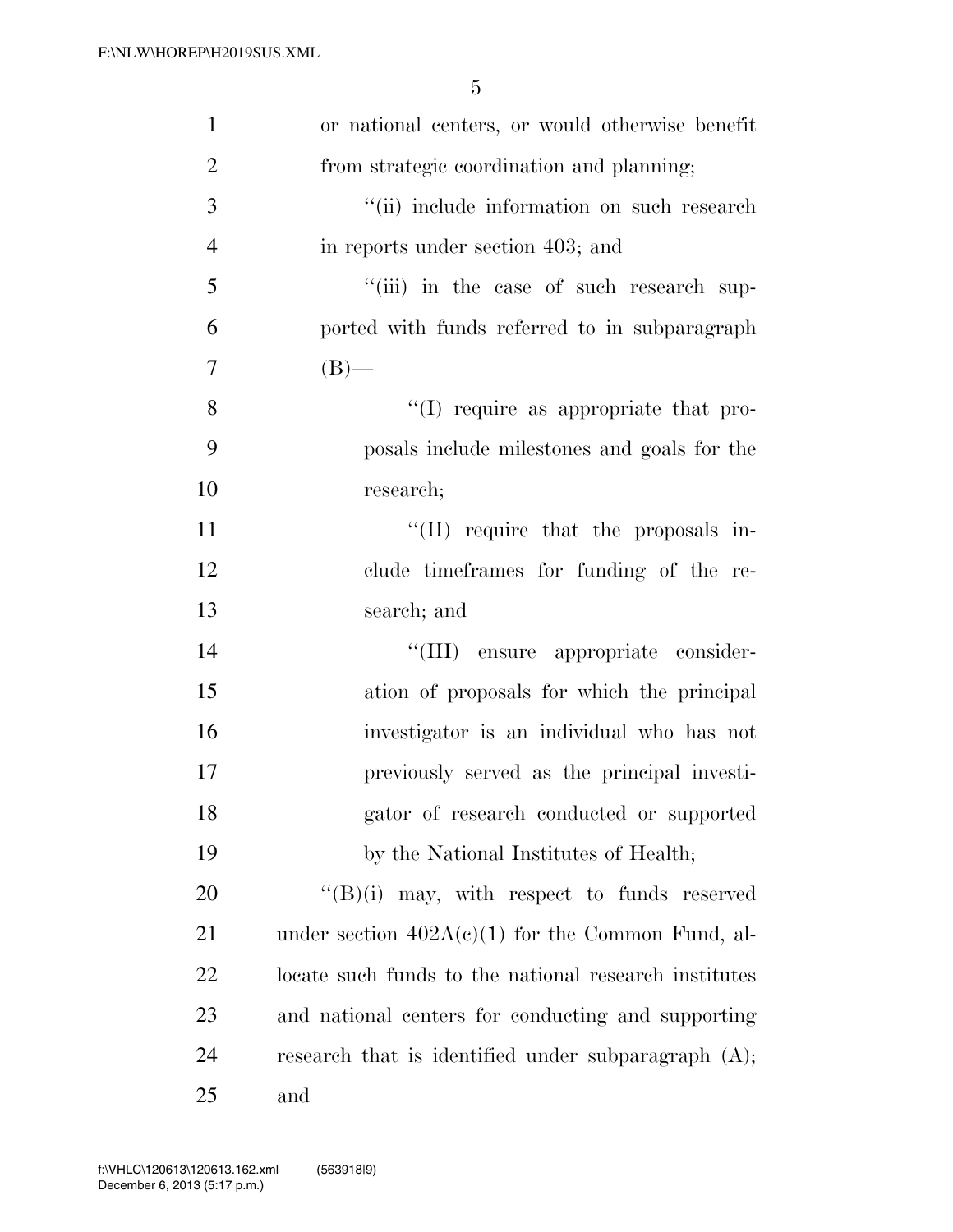| $\mathbf{1}$   | "(ii) shall, with respect to funds appropriated          |
|----------------|----------------------------------------------------------|
| $\overline{2}$ | Common Fund pursuant to section<br>the<br>$\rm{to}$      |
| 3              | $402A(a)(2)$ , allocate such funds to the national re-   |
| $\overline{4}$ | search institutes and national centers for making        |
| 5              | grants for pediatric research that is identified under   |
| 6              | subparagraph $(A)$ ; and                                 |
| 7              | "(C) may assign additional functions to the Di-          |
| 8              | vision in support of responsibilities identified in sub- |
| 9              | paragraph $(A)$ , as determined appropriate by the Di-   |
| 10             | rector;".                                                |
| 11             | (b) FUNDING FOR 10-YEAR PEDIATRIC RESEARCH               |
| 12             | INITIATIVE.—Section 402A of the Public Health Service    |
| 13             | Act $(42 \text{ U.S.C. } 282a)$ is amended—              |
| 14             | $(1)$ in subsection $(a)$ —                              |
| 15             | (A) by redesignating paragraphs<br>(1)                   |
| 16             | through $(3)$ as subparagraphs $(A)$ through $(C)$ ,     |
| 17             | respectively, and moving the indentation of each         |
| 18             | such subparagraph 2 ems to the right;                    |
| 19             | (B) by striking "For purposes of carrying                |
| 20             | out this title" and inserting the following:             |
| 21             | "(1) THIS TITLE.—For purposes of carrying                |
| 22             | out this title"; and                                     |
| 23             | (C) by adding at the end the following:                  |
| 24             | "(2) FUNDING FOR 10-YEAR PEDIATRIC<br>$RE-$              |
| 25             | SEARCH INITIATIVE THROUGH COMMON FUND.-For               |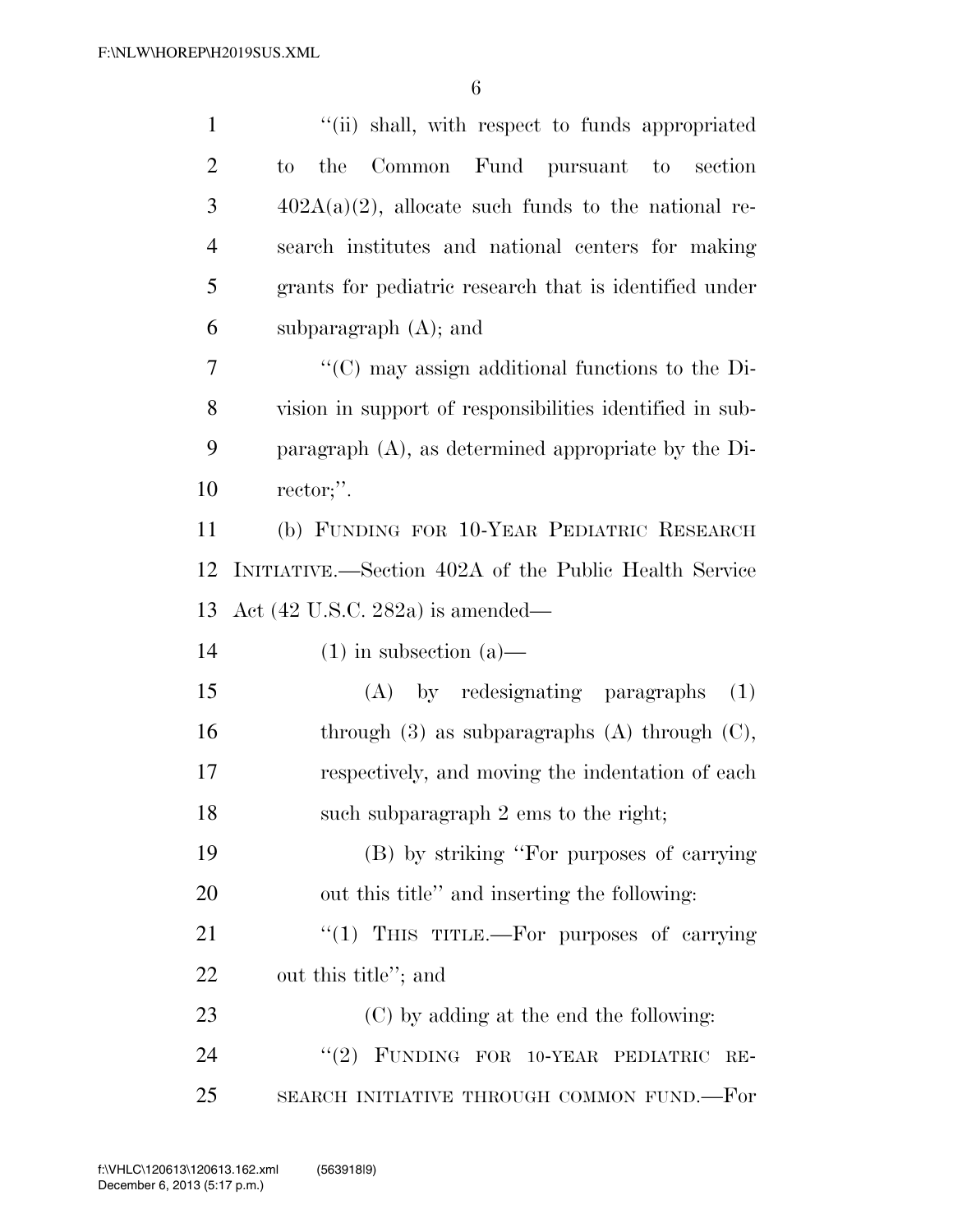| $\mathbf{1}$   | the purpose of carrying out section $402(b)(7)(B)(ii)$ ,  |
|----------------|-----------------------------------------------------------|
| $\overline{2}$ | there is authorized to be appropriated to the Com-        |
| 3              | mon Fund, out of the 10-Year Pediatric Research           |
| $\overline{4}$ | Initiative Fund described in section 9008 of the In-      |
| 5              | ternal Revenue Code of 1986, and in addition to           |
| 6              | amounts otherwise made available under paragraph          |
| 7              | (1) of this subsection and reserved under subsection      |
| 8              | $(e)(1)(B)(i)$ of this section, \$12,600,000 for each of  |
| 9              | fiscal years $2014$ through $2023$ ."; and                |
| 10             | (2) in subsections (c)(1)(B), (e)(1)(D), and (d),         |
| 11             | by striking "subsection (a)" each place it appears        |
| 12             | and inserting "subsection $(a)(1)$ ".                     |
| 13             | (c) SUPPLEMENT, NOT SUPPLANT; PROHIBITION                 |
| 14             | AGAINST TRANSFER.—Funds appropriated pursuant to          |
| 15             | section $402A(a)(2)$ of the Public Health Service Act, as |
| 16             | added by subsection $(b)$ —                               |
| 17             | (1) shall be used to supplement, not supplant,            |
| 18             | the funds otherwise allocated by the National Insti-      |
| 19             | tutes of Health for pediatric research; and               |
| 20             | (2) notwithstanding any transfer authority in             |
| 21             | any appropriation Act, shall not be used for any          |
| 22             | purpose other than allocating funds for making            |
| 23             | grants as described in section $402(b)(7)(B)(ii)$ of the  |
| 24             | Public Health Service Act, as added by subsection         |
| 25             | (a).                                                      |